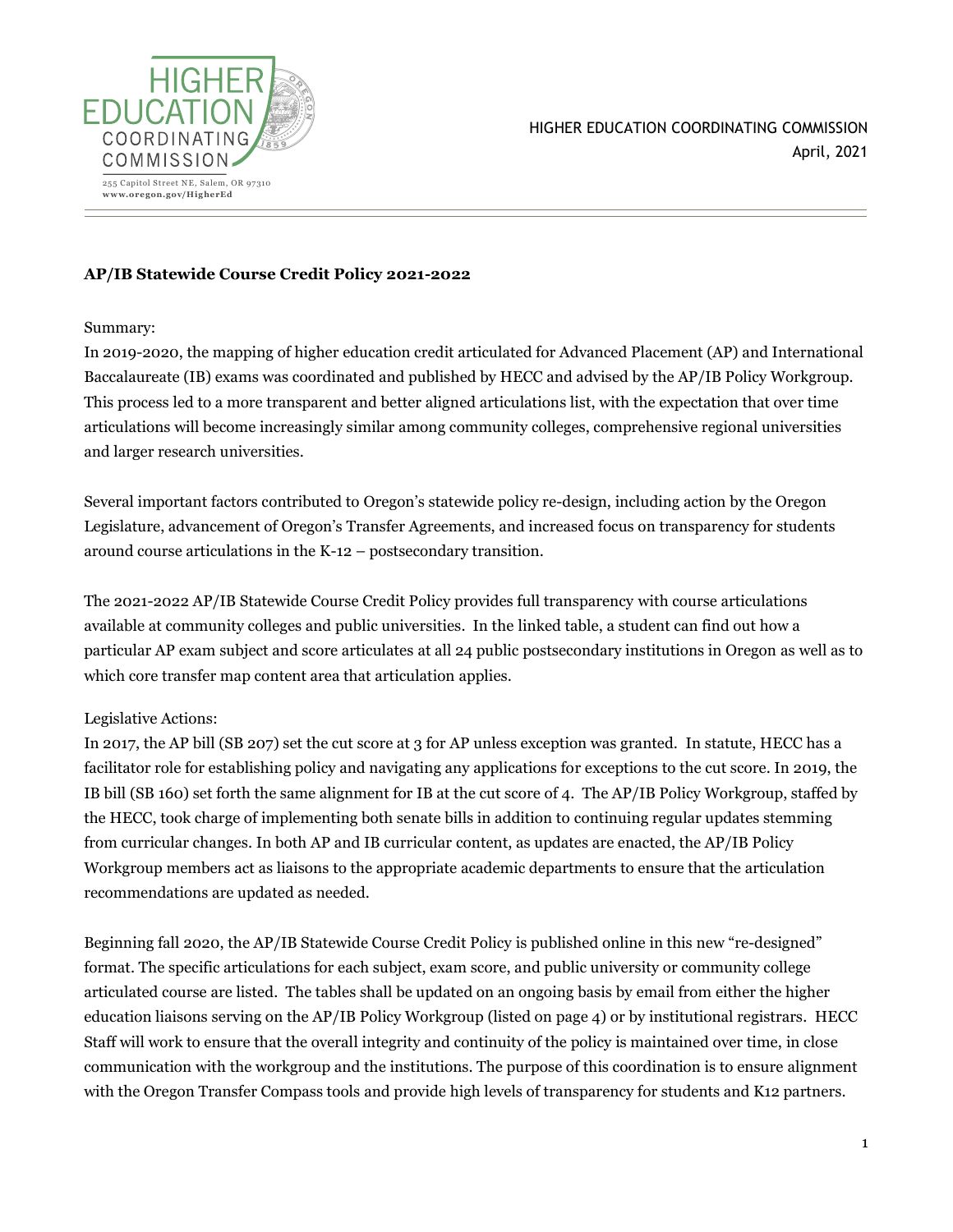#### HIGHER EDUCATION COORDINATING COMMISSION

## Background:

The statewide course credit policy stems from legislation in 2005, when the Oregon Transfer Module was established and the public institutions had to "Develop uniform standards for awarding college credit for advanced placement test scores" and over time work together to support the alignment of articulations from different campuses. The intent of this work is to ensure that students who transfer would not need to repeat coursework that had been "packaged" in the Oregon Transfer Module. In the policy that existed until fall 2019, cut scores for the AP and IB exams varied by subject, but within each subject they were intended to be consistent across institutions.

In an effort to streamline transfer among Oregon's higher education institutions, simplify the articulation process, and reduce loss of credit, Oregon's State Legislature passed House Bill 2998 (2017), which led to the development of th[e Oregon Transfer Compass](https://www.oregon.gov/highered/plan-pay-for-college/Pages/transfer.aspx) tools including the Core Transfer Maps (CTM). The Oregon Transfer Compass aims to serve students by providing unified statewide transfer agreements in specific majors, called Major Transfer Maps (MTM).

The Core Transfer Maps are groups of eight courses that add up to at least 30 credits. When the full set of eight courses is successfully completed at an Oregon community college, they are guaranteed to transfer as a block to any Oregon public university, and they will count toward that university's core bachelor's degree requirements. Core Transfer Maps are a streamlined subset of the Oregon Transfer Module and the Associates of Arts Transfer degree and can improve efficiency in credit transfer between postsecondary institutions through its organized general education framework.

A Major Transfer Map is a course plan for a major that, when completed, will allow students to transfer credits from any Oregon community college to any Oregon public university and count all of those credits toward a bachelor's degree in the specific major.

The AP/IB Statewide Course Credit Policy serves as a reference point to compare and align course articulations for specific subjects and exams, as well as when credit is awarded by a community college for an AP/IB exam *and* that course is also included in the CTM or an MTM.

See linked reference tables:

- Advanced Placement [\(AP Articulations in Oregon PDF\)](https://www.oregon.gov/highered/policy-collaboration/Documents/High-School-College/AP%20Articulations%20in%20Oregon%20PDF.pdf)
- International Baccalaureate [\(IB Articulations in Oregon PDF\)](https://www.oregon.gov/highered/policy-collaboration/Documents/High-School-College/IB%20Articulations%20in%20Oregon%20PDF.pdf)

### Technical Notes on the Tables:

Starting in the fall of 2019, the updated Statewide Advanced Placement Policy expands access to articulated college credit for high school students with a score of a 3 on their AP subject exams (while the minimum score was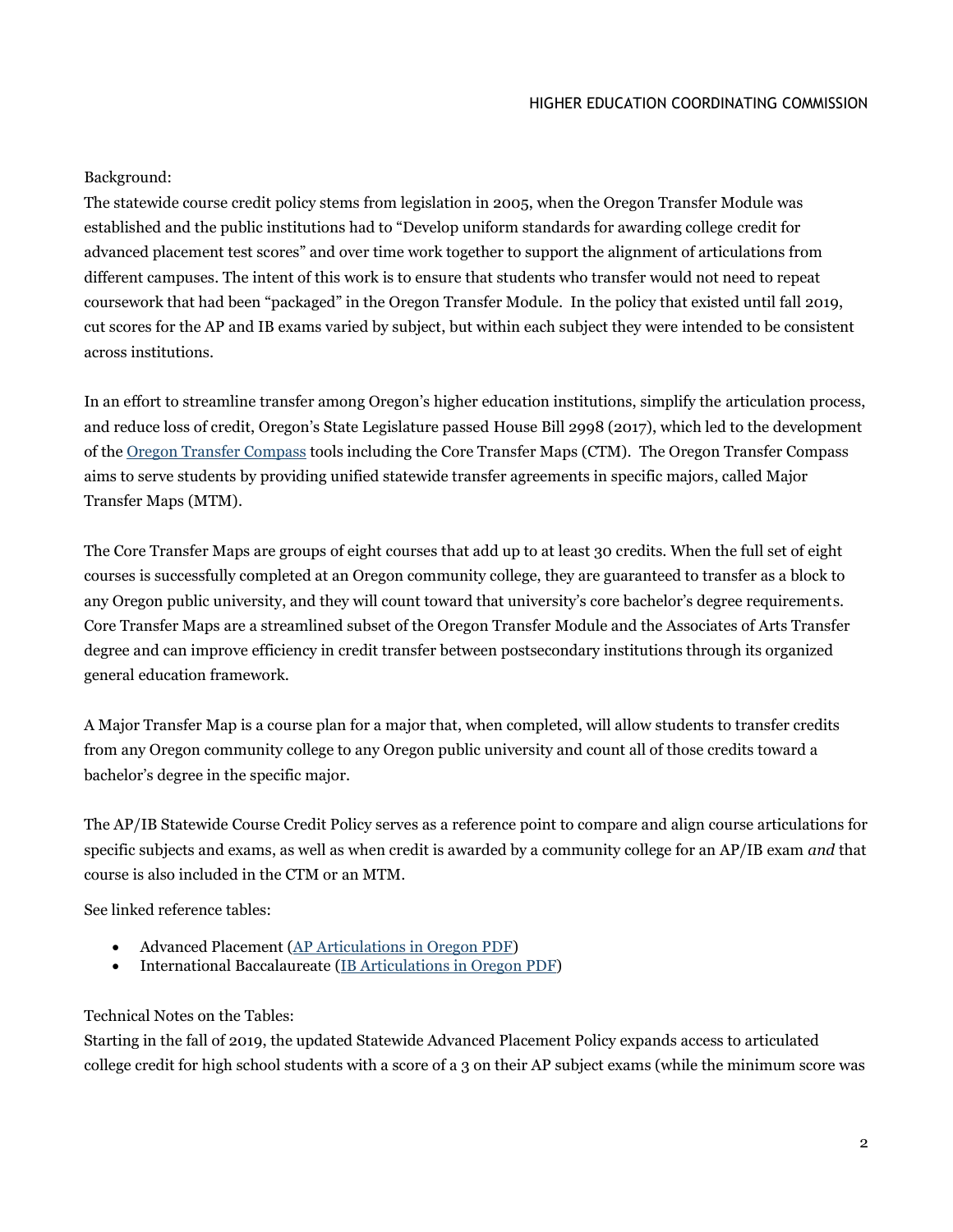previously 4 in some subjects). This document aims to consolidate and communicate Advanced Placement (AP) course credit articulations for the 7 public universities and 17 community colleges in Oregon.

Data was compiled by the Higher Education Coordinating Commission during the 2019-2020 academic year and is be updated to reflect the latest articulations regularly. Updates for articulations listed in this table should be sent to Erin Weeks-Earp (erin.weeks-earp@state.or.us) at the HECC. Updates to the table must be sent by community college or university registrars or members of the AP/IB Policy Workgroup.

# To read the chart:

The far left includes four identifier columns, followed by 24 columns of specific institutional articulations. The first column (Column A) contains the Core Transfer Map content areas, the second column (Column B) includes Credit Ranges for each score and subject, and third (Column C) lists the AP Exam Subject name, these are in alphabetical order down the rows. The final identifier (Column D) shows exam scores 3, 4 and 5.

The 17 Colleges and 7 Public Universities are listed in the remaining columns and for each AP exam subject. The cell at the intersection of university/college column and subject exam name and score shows the respective course articulation (e.g. ART 204) and the awarded number of credits (figure in the parentheses).

2020-2021 AP/IB Policy Workgroup members are listed on the following page.